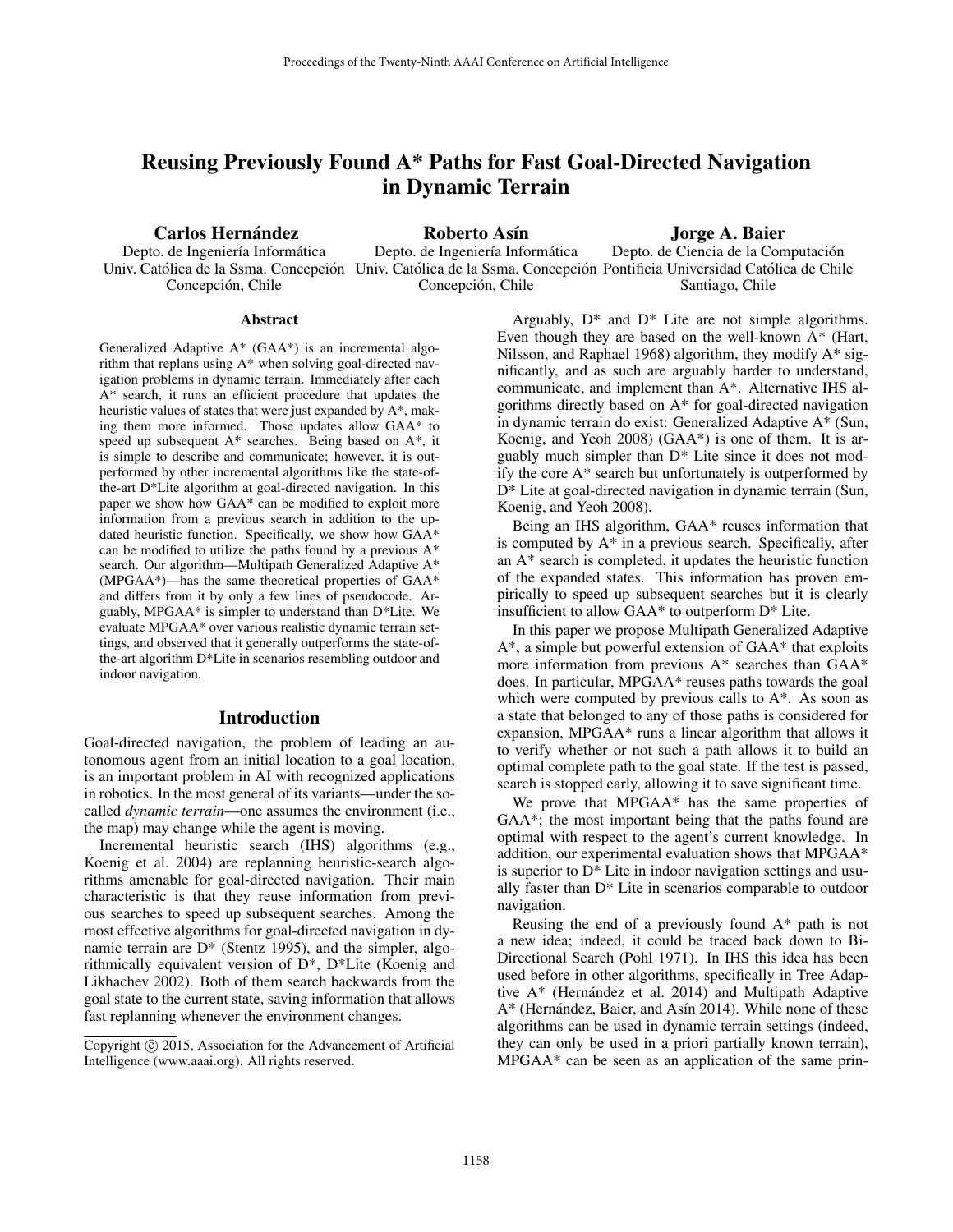ciple underlying Multipath Adaptive A\*. As such, the specific technical contribution of this paper is to (1) show how to exactly integrate these ideas into GAA\*, and (2) an experimental evaluation showing that MPGAA\* is a superior algorithm for goal-directed navigation in dynamic terrain.

The rest of the paper is organized as follows. We start off formally describing the problem of goal-directed navigation in dynamic terrain and describing GAA\*. We then describe our algorithm and perform a theoretical analysis. We continue presenting our experimental evaluation in random, indoor- and outdoor-like terrain. We finish by discussing some related work and conclusions.

# Path-Planning in Dynamic Terrain

A path-planning problem in dynamic terrain is a tuple  $P =$  $(G, \gamma, s_{start}, s_{goal})$ , where  $G = (V, E)$  is an undirected graph where V is a set of states, E is a set of arcs,  $s_{start}$ , the start state, and  $s_{goal}$ , the goal state, are both in V, and  $\gamma = c_0 c_1 \dots$  is an infinite sequence of cost functions, each of which maps each element in  $E$  to a non-negative value in  $\mathbb{R} \cup \{\infty\}$ . Sequence  $\gamma$  is used to model the fact that the terrain changes as the agent moves, and the cost value  $\infty$  is used to represent the fact that states may, in practice, become disconnected from its neighbors in G.

An agent acting in a dynamic terrain follows a *path* over G, which is a sequence of states  $s_0s_1 \ldots s_n$  such that for all  $i \in \{1, \ldots, n\}$ , it holds that  $(s_{i-1}, s_i) \in E$ . The *cost of a path*  $s_0 \dots s_n$  over G is  $\sum_{i=0}^{n-1} c_i(s_i, s_{i+1})$ .<sup>1</sup> A path  $\sigma = s_0 \dots s_n$  is a *solution* to path-planning problem P if  $s_0 = s_{start}, s_n = s_{goal}$ , and the cost of  $\sigma$  is finite. Observe that even if there exists a path between  $s_{start}$  and  $s_{goal}$  over  $G$  it cannot be guaranteed that there exists a solution to  $P$ , because this depends on  $\gamma$ .

#### Solving a Path-Planning Problem

We assume that an agent solving a problem  $P$  has partial knowledge about the terrain. This is represented by the fact that, during execution, the agent knows the search graph  $G$ , but does not have access to the sequence of cost functions  $\gamma$ . Rather, it believes that the actual cost function is  $c$ . As the agent moves through the terrain it may observe the true cost of a subset of the arcs in  $E$  and update its cost function  $c$  accordingly. The exact subset of arcs that can be observed depends on an additional parameter, called the *visibility range*, which intuitively defines a set of arcs whose cost can be observed by the agent depending on its position. Most realistic dynamic terrain settings involve a restricted visibility range, which includes only arcs that connect states whose distance from the current state is bounded. Realistic settings also assume that successive cost functions in  $\gamma$  differ in the cost assigned to a few arcs only. Finally, if one assumes the terrain is *known* a priori, then  $c = c_0$ ; otherwise if the terrain is *partially known*  $c$  is equal to  $c_0$  for some of the arcs of the

search space whereas for other arcs some standard assumption is made about its cost (in 8-connected grids, for example, it is assumed that such cost is 1 for vertical and horipie, it is assumed that such cost is 1 for vertical and nor-<br>zontal moves and  $\sqrt{2}$  for diagonal moves). This assumption is usually referred to as the freespace assumption (Zelinsky 1992).

Heuristic-search approaches to solving path-planning problems in dynamic terrain use a heuristic function h. Given a graph  $G = (V, E)$  and a goal state  $s_{goal}, h : V \to \mathbb{R}$ is such that  $h(s)$  is a non-negative estimate of the cost of a path from s to  $s_{goal}$ . Function h is *admissible* iff for every state  $s, h(s)$  does not overestimate the cost of any path from s to  $s_{goal}$ , with respect to the current cost function c. Furthermore, we say h is *consistent* if for every  $(s, t) \in E$  it holds that  $h(s) \le c(s,t) + h(t)$ , and  $h(s_{goal}) = 0$ . It is easy to prove that consistency implies admissibility. Finally, we say that  $h(s)$  is *perfect* iff it is equal to the cost of an optimal path from s to  $s_{goal}$ .

#### Generalized Adaptive A\*

A straightforward way of using the well-known A\* algorithm for goal-directed navigation in dynamic terrain is as follows: (1) run a forward  $A^*$  from the current state to the goal, (2) follow the path returned until the goal has been reached or until the cost function of the graph has changed, in which case go back to (1). This algorithm has been referred to as *Repeated A\** (Koenig and Likhachev 2002).

Generalized Adaptive A\* (GAA\*) (Sun, Koenig, and Yeoh 2008) can be understood as a very simple extension of Repeated A\*. It differs from it in two aspects. First, after each A\* search it *updates* the h-values of all states in A\*'s closed list, making them more informed. The way GAA\* does this has a desirable property: if the heuristic was consistent, it remains consistent and, consequently, optimality is guaranteed in subsequent searches. The second aspect by which  $GAA^*$  differs from Repeated  $A^*$  is that it may update the h-values of some states of the search space when it observes that the cost of an arc has *decreased*. This update is needed to reestablish the consistency of the heuristic, which can be broken when arc costs decrease.

The pseudocode of GAA\* is shown as Algorithm 1. By removing Lines 68–69, which run the heuristic updates that aim at making  $h$  more informed, and Lines 39–40, which call the procedure for reestablishing consistency, GAA\* would become Repeated A\*.

Now we describe further details of the pseudocode. We assume  $H(s, s_{goal})$  (used in the initialization; Lines 59– 62) is an admissible estimate of the cost of a path between the s and  $s_{goal}$  with respect to the initial cost function c. Once a path is found by  $A^*$  function BuildPath sets the  $next(s)$  pointer for each state s along the path found by  $A^*$ . Variable search(s) returns the number of the last search in which  $s$  was generated; it is equal to 0 if  $s$  has never been generated. Before every A\* search, the variable counter is incremented; this variable is used by procedure InitializeState to set  $g(s)$  to infinity when s has not been generated during the current search. We point out that Lines 38 and 74, which set the next pointer

<sup>&</sup>lt;sup>1</sup>Note that here we assume that the cost structure of the graph can may only change with an agent movement. This is a general assumption if we allow no-ops, which can be modeled via zero-cost self-loops in G.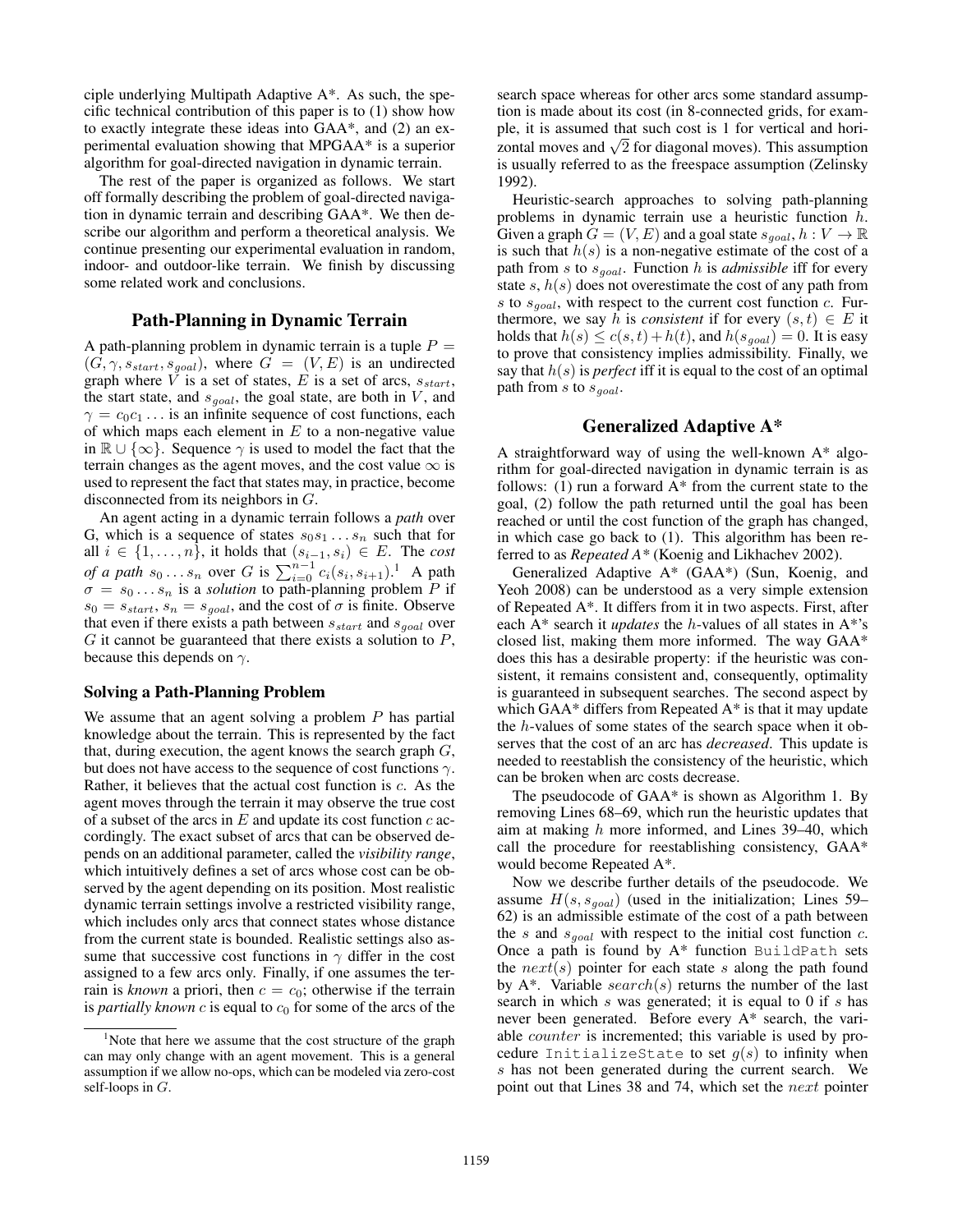to null in different situations, are not strictly necessary in a GAA\* implementation, and thus removing them will not change its behavior. Finally, we remark that procedure ReestablishConsistency is a simple modification of Dijkstra's algorithm, which upon termination guarantees that  $h(s) = \min_{s' \in Succ(s)} c(s, s') + h(s')$ , for each s that was ever added to the priority queue Q.

### Properties of Generalized Adaptive A\*

Sun, Koenig, and Yeoh (2008) proved the following property of Generalized Adaptive A\*.

Theorem 1 (Consistency Preservation) *If* h *is consistent with respect to cost function* c*, then it remains consistent after the heuristic update of Lines 68–69, and it remains consistent after a call the call to observe function in Line 76.*

This results allows to prove that Generalized Adaptive A\* is *optimal*, in the following sense.

Theorem 2 (Optimality) *The movement performed in Line 75 lies on an optimal path to*  $s_{goal}$  *over graph G with respect to (current) cost function* c*.*

In other words, optimality here intuitively refers to the fact that the agent always does the best it can, given its current knowledge about the terrain.

Unfortunately, given that the terrain is dynamic, it is not possible to prove that the algorithm terminates finding a solution even if every cost function in  $\gamma$  is such that a finitecost path between the current state and the goal exists. Indeed, since the agent always follows an optimal path to the goal, it is not hard to see that one can design a sequence of cost functions that would make GAA\* enter an infinite loop. It is simple to prove however that the algorithm produces a correct solution:

Theorem 3 (Soundness) *If at each iteration the visibility range allows observing the true cost of all arcs out of*  $s_{start}$ *and the algorithm terminates with*  $s_{start} = s_{goal}$ *, then the sequence of movements produced by GAA\* defines a solution to the path-finding problem.*

Finally, the following property establishes that GAA\*'s update rule is yields a perfect heuristic for states along the path to the goal.

Proposition 1 *Let* σ *denote the path found by A\* after the call in Line 65. After the update in Lines 68–69,* h(s) *is perfect for every* s *in* σ*.*

# Multipath Generalized Adaptive A\*

The main piece of information that GAA\* reuses from a previous search to speed up the current search is the h-values that were updated previously. While this has proven experimentally to pay off, there is more information that a previous A\* computes and that is not exploited by GAA\*. Within it, are the paths that have been previously computed and that reach the goal optimally (under some version of the cost function *c*).

The main idea underlying our algorithm, Multipath Generalized Adaptive A\* (MPGAA\*), is to reuse such paths. MPGAA\* will stop an A\* search early if it selected for expansion a state belonging to a previously found path which in addition provides an optimality guarantee.

#### Algorithm 1: Generalized Adaptive A\* Pseudo-Code

```
1 procedure InitializeState(s)<br>
2 if search(s) \neq counter then<br>
3 g(s) \leftarrow \infty\downarrow search(s) \leftarrow counter
 5 function GoalCondition (s)<br>6 f return s = sc return s = s_{goal}7 procedure A* (s_{init})<br>8 | Initializes
              TnitializeState(s_{init})
9 \begin{array}{|c|c|}\n\hline\n9 & parent(s_{init}) \leftarrow \text{null} \\
\hline\nq(s_{init}) \leftarrow 0\n\end{array}10 g(s_{init}) \leftarrow 0<br>11 Open \leftarrow \emptyset\overrightarrow{Open} \leftarrow \emptyset12 insert s_{init} into Open with f-value g(s_{init}) + h(s_{init})<br>13 Closed \leftarrow \emptysetClosed \leftarrow \emptyset14 while Open \neq \emptyset do<br>
15<br>
16 remove a state s<br>
17 return s
15 remove a state s from Open with the smallest f-value g(s) + h(s)<br>
if GoalCondition(s) then
                         \lbrack return s
18 insert s into Closed
19 for each s' \in succ(s) do
20 | | InitializeState(s')
21 if g(s') > g(s) + c(s, s') then<br>
g(s') \leftarrow g(s) + c(s, s')23 | | | parent(s') \leftarrow s24 \vert \vert if s' is in Open then
25 \vert \vert \vert set priority of s' in Open to g(s') + h(s')26 | | | | else
27 | | | insert s' into Open with priority g(s') + h(s')28 return null
29 procedure BuildPath(s)<br>30 | while s \neq s_{start} do
30 while s \neq s_{start} do<br>31 \qquad next(parent(s)) \leftarrow s32 s \leftarrow parent(s)33 procedure Observe (s)<br>34 T \leftarrow \arcsin \text{the ra}34 T ← arcs in the range of visibility from s<br>35 for each (t, t') in T do
35 for each (t, t') in T do
36 | update c(t, t')37 if c(t, t') just increased then
38 \left| \begin{array}{c} \text{if } c(t, t) \text{ just int}{t} \ -\text{if } c(t, t) \leftarrow \text{null} \\ \text{if } c(t) \leftarrow \text{null} \end{array} \right|39 if there is an arc (t, t') in T whose cost decreased then<br>40 ReestablishConsitency ()
41 procedure InsertState (s, s', Q)42 if h(s) > c(s, s') + h(s') then<br>
43 if s in Q then<br>
if s in Q then
43<br>
\begin{array}{|c|c|c|c|c|} \hline h(s) & h(s) & h(s') & h(s') \\ \hline \textbf{if } s \text{ in } Q \textbf{ then} & \textbf{if } S \textbf{ in } Q \textbf{ to } h(s) \\ \hline \end{array}\begin{array}{c|c|c|c}\n46 & & \text{else}\n\end{array}\lfloor Insert s into Q with priority h(s)48 procedure Reestablish Consitency()<br>49 \mid Q \leftarrow empty priority queue
               Q \, \leftarrow \, \text{empty priority queue}50 for each (s, s') such that c(s, s') decreased do<br>51 Insert State (s, s', Q)52 while Q is not empty do<br>53 Extract state s' wi
53 Extract state s' with lowest h-value in Q54 for each s such that s' \in Succ(s) do
55 | | InsertState (s, s', Q)56 procedure main()<br>57 | counter \leftarrow 058 Observe (s_{start})<br>59 for each state s \in S do
60 \begin{array}{|c|c|c|c|}\n\hline\n61 & h(s) \leftarrow H(s, s_{goal})\n\end{array}62 \Big| next(s) \leftarrow null63 while s_{start} \neq s_{goal} do<br>64 counter \leftarrow counter + 164 counter \leftarrow cos<br>65 s \leftarrow A*(s<sub>start</sub>)
66 if s = \text{null} then<br>67 if s = \text{null} then
                         67 return "goal is not reachable"
68 for each s' \in \text{Closed} do
69 \begin{array}{|c|c|c|c|c|} \hline \rule{0pt}{1.2ex} & h(s') \leftarrow g(s) + h(s) - g(s') \; \text{/} \; \text{heuristic update} \end{array}70<br>
71<br>
72<br>
73<br>
73<br>
\begin{array}{c} \n\text{BuildPath}(s) \\
\text{repeat} \\
t \leftarrow s_{star} \\
s_{start} \leftarrow \n\end{array}repeat
                               \tau_t \leftarrow s_{start}73<br>
74 next(t) \leftarrow null<br>
next(t) \leftarrow null<br>
75<br>
76 Observe (start)
                                next(t) \leftarrow null75 Move agent to s_{start}<br>
76 Observe (s_{start})
                       until a change in c has been observed or s_{start} = s_{goal}
```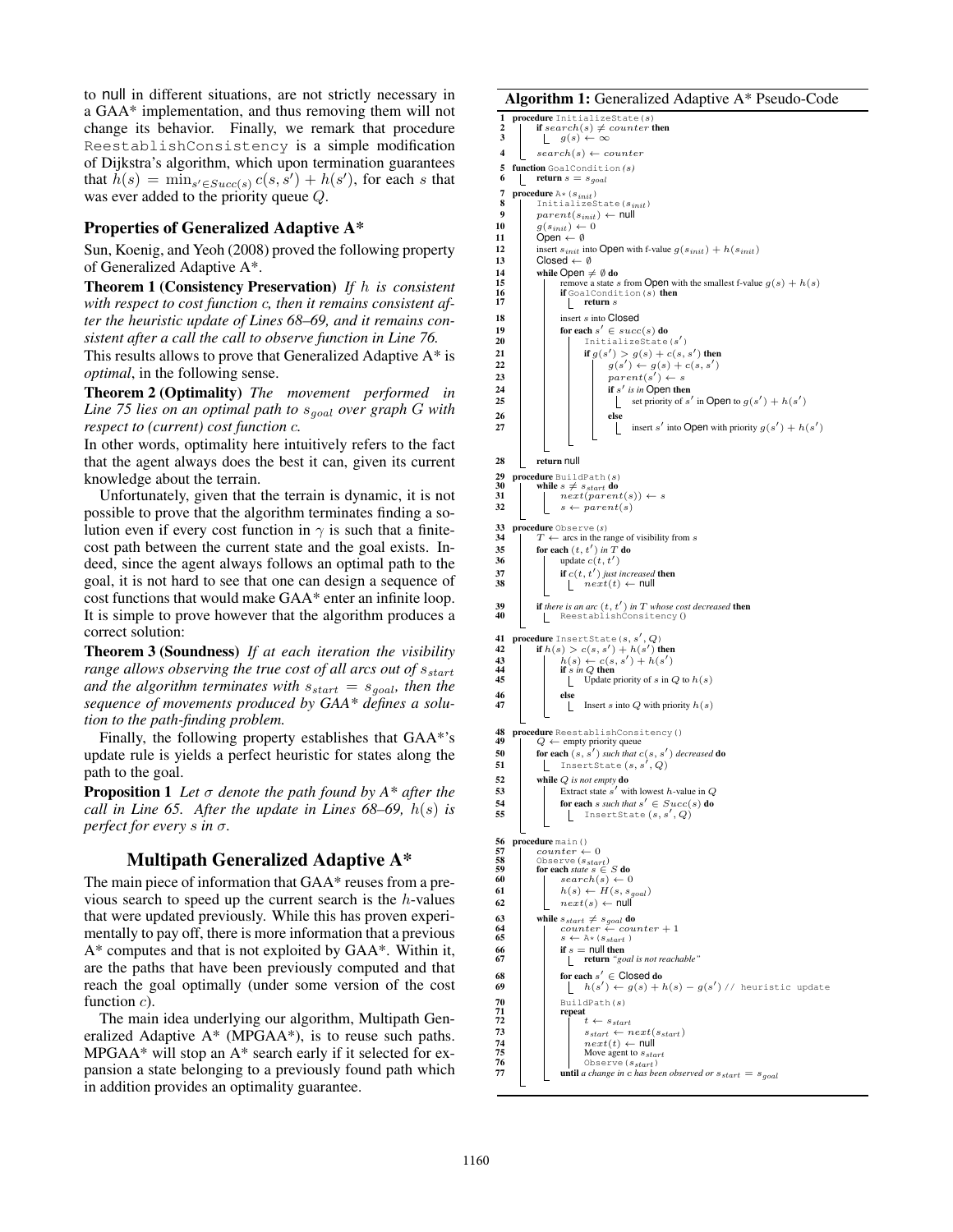MPGAA\* replaces three of GAA\*'s procedures. Their pseudocode are shown in Algorithm 2. GoalCondition is the new procedure that is called by A\* to decide when to stop search. It will traverse the path from the argument state s to the goal, returning true iff these two conditions hold: (1) the goal is reachable from s via the  $next(s)$  pointers, and (2) the heuristic on such a path is still perfect for the current cost function  $c$ .

In addition, MPGAA\* modifies slightly GAA\*'s procedure to reestablish consistency to keep track of those states which *support* the h-values of other states. The main objective of this is to extend those paths previously found by  $A^*$  with states that will satisfy property (2) above. As paths to the goal state are extended, the chances of stopping search earlier increase. Specifically, we say that  $s'$ supports s if  $h(s) = c(s, s') + h(s')$ . Our version of ReestablishConsistency, in Line 20, will proactively set the  $next(s)$  to its supporter state s' if s' may be in a path to a goal state.

Algorithm 2: MPGAA\*'s Procedures

| 1                       | function GoalCondition (s)                                              |
|-------------------------|-------------------------------------------------------------------------|
| 2                       | while $next(s) \neq null$ and $h(s) = h(next(s)) + c(s, next(s))$ do    |
| $\overline{\mathbf{3}}$ | $s \leftarrow next(s)$                                                  |
| 4                       |                                                                         |
|                         | return $s_{goal} = s$                                                   |
| 5                       | <b>procedure</b> InsertState $(s, s', Q)$                               |
| 6                       | if $h(s) > c(s, s') + h(s')$ then                                       |
| 7                       | $h(s) \leftarrow c(s, s') + h(s')$                                      |
| 8                       | $next(s) \leftarrow null$                                               |
| $\boldsymbol{9}$        | $support(s) \leftarrow s'$                                              |
| 10                      | if $s$ in $Q$ then                                                      |
| 11                      | Update priority of s in $Q$ to $h(s)$                                   |
| 12                      | else                                                                    |
| 13                      | Insert s into $Q$ with priority $h(s)$                                  |
|                         |                                                                         |
|                         |                                                                         |
| 14                      | procedure ReestablishConsitency()                                       |
| 15                      | $Q \leftarrow$ empty priority queue                                     |
| 16                      | for each $(s, s')$ such that $c(s, s')$ decreased do                    |
| 17                      | InsertState $(s, s', Q)$                                                |
| 18                      | while $Q$ is not empty do                                               |
| 19                      | Extract state $s'$ with lowest h-value in $Q$                           |
|                         |                                                                         |
| 20                      | if $next(support(s')) \neq null$ then $next(s') \leftarrow support(s')$ |
| 21                      | for each s such that $s' \in Succ(s)$ do                                |
| 22                      | InsertState $(s, s', Q)$                                                |
|                         |                                                                         |
|                         |                                                                         |

# Properties of Multi-Path GAA\*

Assuming  $h$  is consistent, we prove that the path returned by A\* is optimal.

Theorem 4 (Optimality of MPGAA\*) *If* h *is consistent, the movement performed in Line 75 lies on an optimal path to* sgoal *over graph* G *with respect to (current) cost function* c*.*

**Proof:** Assume the call to A\* stops when a state  $s \neq s_{goal}$ is expanded. Let  $\sigma$  denote the path connecting s to  $s_{goal}$ via the next pointers. Since GoalCondition returns true  $h(s) = c(\sigma)$ , and thus  $f(s) = c(\pi)$ , where  $\pi$  is an actual path connecting  $s_{start}$  and  $s_{goal}$  that passes through s. Since h is consistent, we have that  $f(s) \leq c^*$ , where  $c^*$  is the optimal cost. We hence conclude that the cost of  $\pi$  is optimal.  $\blacksquare$ 

We now can prove that consistency is preserved by both updates.



Theorem 5 (Consistency Preservation) *If* h *is consistent with respect to cost function* c*, then it remains consistent after the heuristic update of Lines 68–69, and it remains consistent after the call to observe function in Line 76.*

Proof: Follows from Theorem 4 and reuses the proof by Sun, Koenig, and Yeoh (2008).

Finally, the algorithm is also sound.

Theorem 6 (Soundness) *If, at each iteration, the visibility range allows observing the true cost of all arcs out of*  $s_{start}$ *and the algorithm terminates with*  $s_{start} = s_{goal}$ *, then the sequence of movements produced by GAA\* defines a solution to the path-finding problem.*

# An Example

Figure 1 shows an example run of MPGAA\*. The terrain is represented as a 4-neighbour grid. Visibility range is assumed as infinite, for simplicity. Black cells are blocked and the remaining are unblocked. The black dot  $(\bullet)$  shows the position of the agent while the ⊗ shows the goal state. The initial heuristic is the Manhattan distance. Numbers in the cells are the current heuristic values. After each search, the agent follows the path until the goal is reached or until the terrain changes, triggering a new planning episode. Solid arrows show the path computed by A\*, while dashed arrows represent next pointers defining a previously found A\* path.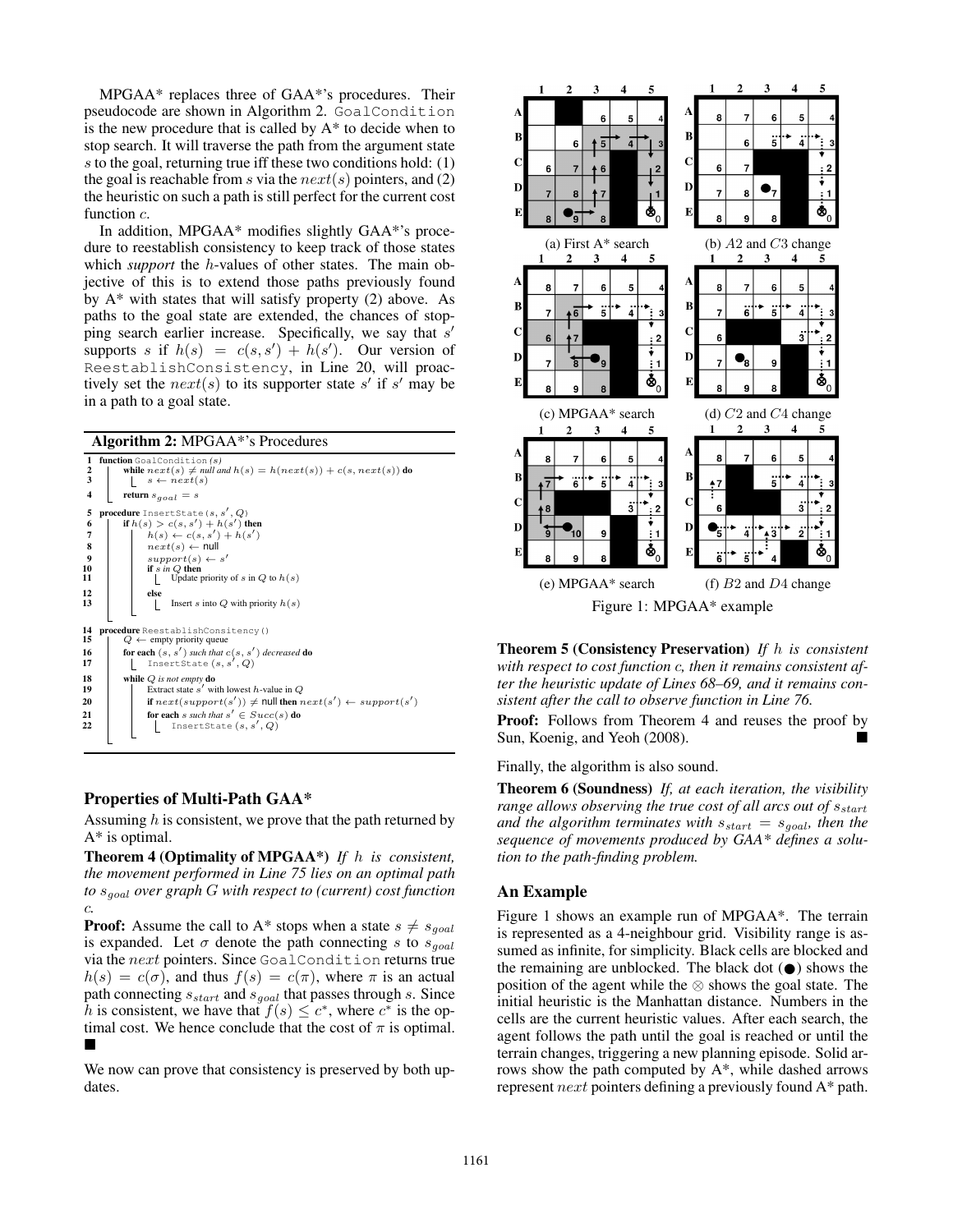| <b>Algorithm</b>                               | Random | Room | WC III |
|------------------------------------------------|--------|------|--------|
| Repeated $A^*$                                 | 38.24  | 2.83 | 13.42  |
| $GAA*$                                         | 28.83  | 2.72 | 4.72   |
| $D^*$ Lite                                     | 8.04   | 1.95 | 1.42   |
| $MPGAA*$                                       | 4.90   | 0.47 | 1.41   |
| $\%$ runs MPGAA*<br>faster D <sup>*</sup> Lite | 70%    | 92%  | 62%    |

Table 1: Mean times (in ms) for all four algorithms over Random, room and Warcraft 3 maps.

Grey cells are those expanded by  $A^*$  in the corresponding planning episode.

Figure 1a illustrates the result of the first A\* search, followed by the heuristic update of the cells in Closed. Then we assume the agent follows the path and that right after reaching D3, cell A2 becomes unblocked and cell C3 becomes blocked. After the changes are reflected in the current cost function, ReestablishConsitency is run and the next pointers are updated (Figure 1c). Figure 1d shows the second search, which stops early because the function GoalCondition returns true when it is called with cell B3. Then, the agent follows the path. When it reaches D2, cells C4 and C2 switch their blockage status. The procedure ReestablishConsitency is performed and the next pointers are updated (Figure 1e). Figure 1f shows the third search. Again, the search stops early because the function GoalCondition returns true when called with cell B2. The agent moves and, when it is visiting D1, cell D4 gets unblocked and B2 blocked. The procedure ReestablishConsitency is performed and the next pointers are updated (Figure 1f). The fourth search stops even earlier (without the need for a single cell expansion) since the function GoalCondition returns true when called from the agent's current cell.

# Experimental Results

In this section we present our experimental results comparing MPGAA\* against Repeated A\*, GAA\*, and an optimized version D\*Lite (Koenig and Likhachev 2005) in an application widely used in the literature. Specifically, we compare all four algorithms in path-planning in dynamic eight-neighbour grids. We use eight-neighbor grids since they are often preferred in practice (Bulitko et al. 2011; Koenig and Likhachev 2005). The cost of orthogonal move-**EXECUTE:** Note that the cost of diagonal moves is  $\sqrt{2}$ . The usergiven heuristic are the octile distances. All the experiments were run on an Intel(R) i7-2600 CPU at 3.40GHz machine with 8 GB of RAM, running Linux.

MPGAA\* was implemented in ANSI C, using a binary heap as a priority queue for the Open list. The heap implementation is very similar to the heap used by D\*Lite. The C source code for D\*Lite was provided by their authors.

For all runs, the grid changes each time the agent performs  $k$  moves. We used  $2, 4, 8, 16, 32$  and 64 as values for k. The changes to the map are controlled by the *change rate* parameter *cr*. In each change phase  $\frac{cr}{2}$  randomly chosen

unblocked cells become blocked and equal number of the originally blocked cells are randomly chosen and set as unblocked. We used change rates of 1%, 5%, 10%, 15%, 20% and 30%. While changes can occur in any part of the search space, the agent can only observe the cost of the arcs up to depth n from the current position. This defines its *visibility range*. For these experiments, we set  $n$  equal to  $k$ .

We considered the following evaluation settings.

Setting 1 Random maps, which are usually considered when evaluating algorithms for goal-directed navigation (e.g., Koenig and Likhachev 2002). We used a setting similar to that used by Aine and Likhachev (2013): i.e.,  $1000 \times 1000$  grids with  $10\%$  obstacle ratio. Each obstacle is modeled as a cell with no incoming or outgoing edges. We generated 100 instances with start and goal cells chosen randomly.

|                          |                                  |       | <b>Change rate</b> |        |        |        |        |  |
|--------------------------|----------------------------------|-------|--------------------|--------|--------|--------|--------|--|
|                          | $\bf k$                          | $1\%$ | 5%                 | 10%    | 15%    | 20%    | 30%    |  |
|                          | $\overline{c}$                   | 97.03 | 99.29              | 102.26 | 127.20 | 130.04 | 133.35 |  |
|                          | $\overline{4}$                   | 49.59 | 50.21              | 51.29  | 62.93  | 65.20  | 66.31  |  |
| $A^*$                    | 8                                | 25.16 | 25.59              | 26.24  | 32.20  | 32.89  | 33.76  |  |
|                          | 16                               | 13.04 | 13.38              | 13.66  | 16.56  | 16.93  | 17.11  |  |
|                          | 32                               | 7.12  | 7.28               | 7.39   | 8.86   | 8.81   | 8.90   |  |
|                          | 64                               | 4.20  | 4.23               | 4.33   | 4.82   | 4.67   | 4.76   |  |
|                          | $\overline{2}$<br>71.22<br>73.03 | 71.50 | 90.34              | 93.72  | 94.64  |        |        |  |
|                          | $\overline{4}$                   | 38.37 | 37.23              | 37.58  | 47.05  | 48.04  | 49.34  |  |
| $GAA*$                   | 8                                | 20.54 | 20.10              | 19.89  | 25.13  | 25.65  | 26.16  |  |
|                          | 16                               | 11.15 | 11.12              | 11.18  | 13.91  | 14.33  | 14.36  |  |
|                          | 32                               | 6.33  | 6.58               | 6.76   | 8.17   | 8.24   | 8.30   |  |
|                          | 64                               | 3.92  | 4.14               | 4.41   | 5.06   | 5.03   | 5.32   |  |
|                          | $\overline{c}$                   | 7.94  | 8.29               | 8.55   | 9.22   | 9.14   | 9.25   |  |
|                          | $\overline{4}$                   | 7.68  | 8.02               | 8.14   | 8.75   | 8.81   | 8.81   |  |
| D*Lite                   | 8                                | 7.38  | 7.67               | 7.78   | 8.46   | 8.45   | 8.50   |  |
|                          | 16                               | 7.23  | 7.47               | 7.62   | 8.26   | 8.27   | 8.29   |  |
|                          | 32                               | 7.11  | 7.33               | 7.44   | 8.06   | 7.94   | 8.22   |  |
|                          | 64                               | 7.03  | 7.15               | 7.35   | 7.98   | 7.92   | 8.06   |  |
|                          | $\overline{2}$                   | 4.88  | 6.00               | 6.18   | 8.68   | 9.62   | 10.69  |  |
|                          | $\overline{4}$                   | 3.56  | 4.84               | 5.44   | 6.98   | 7.49   | 8.35   |  |
| MPGAA*                   | 8                                | 2.76  | 4.09               | 4.62   | 5.97   | 6.48   | 6.70   |  |
|                          | 16                               | 2.19  | 3.46               | 3.95   | 4.96   | 5.15   | 5.70   |  |
|                          | 32                               | 1.77  | 2.70               | 3.24   | 3.97   | 4.12   | 4.61   |  |
|                          | 64                               | 1.58  | 2.14               | 2.74   | 3.29   | 3.46   | 3.92   |  |
| Percentage               |                                  | 68%   | 62%                | 65%    | 58%    | 51%    | 49%    |  |
| of runs                  | $\frac{2}{4}$                    | 78%   | 71%                | 68%    | 61%    | 59%    | 56%    |  |
| in which                 | 8                                | 80%   | 74%                | 70%    | 64%    | 63%    | 60%    |  |
| MPGAA*                   | 16                               | 81%   | 75%                | 71%    | 70%    | 66%    | 65%    |  |
| is faster                | 32                               | 84%   | 78%                | 77%    | 72%    | 71%    | 69%    |  |
| than D <sup>*</sup> Lite | 64                               | 87%   | 81%                | 77%    | 76%    | 75%    | 75%    |  |

Table 2: Mean times (in ms) for runs on  $1000 \times 1000$  random scenarios for A\*, GAA\*, D\*Lite and MPGAA\*.

Setting 2 Room maps from N. Sturtevant's repository (Sturtevant 2012), which can be regarded as good simulation scenarios for indoor navigation. We removed 2% of the original blocked cells in order to guarantee solvable problems. Here, the agent knows the original map and a certain amount of randomly introduced blocked cells—we used a 5% obstacle ratio. The blocked cells of the original map (i.e., the walls) do not change their blockage status. We used the 40 Room maps of size  $512 \times 512$ . Again, we generated 100 random instances per map.

Setting 3 Warcraft III maps from N. Sturtevant's repository (Sturtevant 2012). Game maps can be regarded as good simulation scenarios for outdoor navigation. In this setting, the robot knows the original map and a certain amount of randomly introduced blocked cells—we used 5% obstacle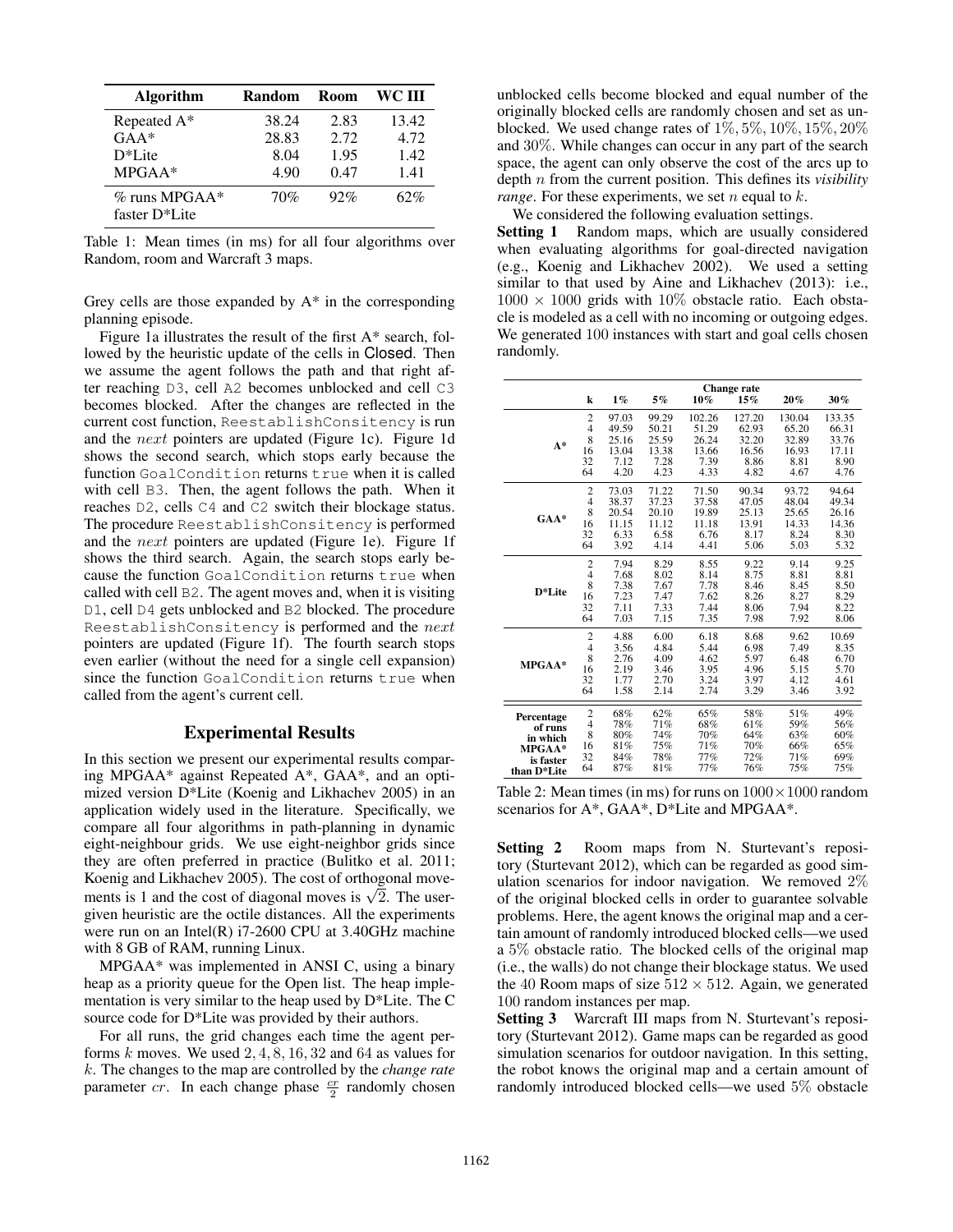|             |                         | Change rate |      |        |      |      |      |
|-------------|-------------------------|-------------|------|--------|------|------|------|
|             | k                       | $1\%$       | 5%   | $10\%$ | 15%  | 20%  | 30%  |
|             | 2                       | 8.26        | 8.18 | 8.18   | 8.15 | 8.20 | 8.21 |
|             | $\overline{4}$          | 4.27        | 4.23 | 4.23   | 4.20 | 4.21 | 4.22 |
| $A^*$       | 8                       | 2.24        | 2.22 | 2.21   | 2.20 | 2.21 | 2.22 |
|             | 16                      | 1.21        | 1.20 | 1.20   | 1.20 | 1.20 | 1.21 |
|             | 32                      | 0.70        | 0.70 | 0.70   | 0.70 | 0.70 | 0.70 |
|             | 64                      | 0.47        | 0.46 | 0.46   | 0.47 | 0.46 | 0.46 |
|             | $\overline{c}$          | 7.96        | 7.64 | 7.61   | 7.53 | 7.57 | 7.52 |
|             | $\overline{4}$          | 4.20        | 4.07 | 4.00   | 3.97 | 3.97 | 3.96 |
| $GAA*$      | 8                       | 2.24        | 2.20 | 2.18   | 2.16 | 2.15 | 2.15 |
|             | 16                      | 1.23        | 1.23 | 1.22   | 1.22 | 1.22 | 1.22 |
|             | 32                      | 0.72        | 0.72 | 0.72   | 0.73 | 0.74 | 0.76 |
|             | 64                      | 0.47        | 0.49 | 0.50   | 0.51 | 0.54 | 0.56 |
|             | $\overline{c}$          | 1.96        | 2.05 | 2.06   | 2.07 | 2.07 | 2.08 |
|             | 4                       | 1.89        | 1.96 | 1.99   | 2.01 | 2.01 | 2.03 |
| D*Lite      | 8                       | 1.86        | 1.92 | 1.95   | 1.96 | 1.97 | 1.99 |
|             | 16                      | 1.84        | 1.89 | 1.91   | 1.93 | 1.94 | 1.96 |
|             | 32                      | 1.83        | 1.86 | 1.89   | 1.92 | 1.93 | 1.95 |
|             | 64                      | 1.85        | 1.87 | 1.89   | 1.91 | 1.92 | 1.93 |
|             | $\frac{2}{4}$           | 0.50        | 0.72 | 0.81   | 0.82 | 0.83 | 0.85 |
|             |                         | 0.37        | 0.53 | 0.59   | 0.63 | 0.64 | 0.65 |
| MPGAA*      | 8                       | 0.30        | 0.41 | 0.47   | 0.50 | 0.52 | 0.54 |
|             | 16                      | 0.27        | 0.33 | 0.38   | 0.42 | 0.44 | 0.47 |
|             | 32                      | 0.24        | 0.28 | 0.32   | 0.36 | 0.40 | 0.43 |
|             | 64                      | 0.24        | 0.28 | 0.32   | 0.33 | 0.37 | 0.41 |
| Percentage  | $\overline{\mathbf{c}}$ | 90%         | 86%  | 84%    | 85%  | 85%  | 84%  |
| of runs     | $\overline{4}$          | 94%         | 90%  | 90%    | 89%  | 89%  | 88%  |
| in which    | 8                       | 96%         | 93%  | 92%    | 92%  | 91%  | 91%  |
| MPGAA*      | 16                      | 97%         | 95%  | 94%    | 93%  | 93%  | 92%  |
| is faster   | 32                      | 97%         | 96%  | 95%    | 94%  | 93%  | 93%  |
| than D*Lite | 64                      | 98%         | 97%  | 95%    | 94%  | 93%  | 92%  |
|             |                         |             |      |        |      |      |      |

Table 3: Mean times (in ms) for runs on room scenarios for A\*, GAA\*, D\*Lite and MPGAA\*.

ratio. The blocked cells of the original map do not change. We used 36 Warcraft III maps of size  $512 \times 512$ . We generated 100 random instances per map.

|                       |                         | <b>Change rate</b> |       |       |       |       |        |
|-----------------------|-------------------------|--------------------|-------|-------|-------|-------|--------|
|                       | k                       | $1\%$              | 5%    | 10%   | 15%   | 20%   | $30\%$ |
|                       | $\overline{c}$          | 39.62              | 40.28 | 40.15 | 39.17 | 39.18 | 39.16  |
|                       | $\overline{4}$          | 20.17              | 20.47 | 20.49 | 19.77 | 19.82 | 19.89  |
| $A^*$                 | 8                       | 10.40              | 10.46 | 10.51 | 10.20 | 10.23 | 10.29  |
|                       | 16                      | 5.55               | 5.59  | 5.60  | 5.42  | 5.44  | 5.49   |
|                       | 32                      | 3.13               | 3.13  | 3.13  | 3.03  | 3.05  | 3.05   |
|                       | 64                      | 1.95               | 1.93  | 1.93  | 1.86  | 1.87  | 1.87   |
|                       | $\overline{\mathbf{c}}$ | 12.26              | 12.06 | 12.04 | 11.78 | 11.82 | 11.79  |
|                       | $\overline{4}$          | 6.68               | 6.70  | 6.72  | 6.52  | 6.55  | 6.54   |
|                       | 8                       | 3.93               | 3.94  | 3.96  | 3.85  | 3.88  | 3.88   |
| $GAA*$                | 16                      | 2.46               | 2.53  | 2.56  | 2.51  | 2.52  | 2.56   |
|                       | 32                      | 1.75               | 1.81  | 1.84  | 1.83  | 1.85  | 1.89   |
|                       | 64                      | 1.40               | 1.48  | 1.52  | 1.50  | 1.53  | 1.59   |
|                       | $\overline{c}$          | 1.43               | 1.51  | 1.51  | 1.49  | 1.49  | 1.50   |
|                       | $\overline{4}$          | 1.42               | 1.48  | 1.47  | 1.43  | 1.45  | 1.46   |
|                       | 8                       | 1.39               | 1.42  | 1.43  | 1.40  | 1.42  | 1.44   |
| D*Lite                | 16                      | 1.39               | 1.40  | 1.42  | 1.38  | 1.40  | 1.42   |
|                       | 32                      | 1.39               | 1.41  | 1.41  | 1.37  | 1.39  | 1.39   |
|                       | 64                      | 1.39               | 1.39  | 1.40  | 1.37  | 1.38  | 1.39   |
|                       | $\overline{c}$          | 1.32               | 1.56  | 1.68  | 1.66  | 1.70  | 1.73   |
|                       | $\overline{4}$          | 1.24               | 1.43  | 1.53  | 1.52  | 1.56  | 1.60   |
| $MPGAA*$              | 8                       | 1.18               | 1.35  | 1.44  | 1.44  | 1.47  | 1.52   |
|                       | 16                      | 1.15               | 1.29  | 1.38  | 1.38  | 1.42  | 1.48   |
|                       | 32                      | 1.14               | 1.26  | 1.34  | 1.35  | 1.40  | 1.46   |
|                       | 64                      | 1.12               | 1.25  | 1.33  | 1.33  | 1.38  | 1.45   |
|                       | $\overline{c}$          | 64%                | 59%   | 57%   | 56%   | 55%   | 54%    |
| Percentage<br>of runs | $\overline{4}$          | 66%                | 63%   | 60%   | 59%   | 58%   | 57%    |
| in which              | 8                       | 68%                | 63%   | 61%   | 61%   | 60%   | 58%    |
| MPGAA*                | 16                      | 69%                | 65%   | 63%   | 62%   | 61%   | 59%    |
| is faster             | 32                      | 70%                | 67%   | 64%   | 63%   | 62%   | 60%    |
|                       | 64                      | 70%                | 67%   | 65%   | 63%   | 62%   | 61%    |
| than D*Lite           |                         |                    |       |       |       |       |        |

Table 4: Mean times (in ms) for runs on warcraft3 scenarios for A\*, GAA\*, D\*Lite and MPGAA\*.

Table 1 shows average runtimes (in milliseconds) for the

3 settings over all the test cases (aggregating all  $k$  and  $cr$ values). The total number of runs were 3, 600, 144, 000 and 129, 600 for Random maps, Room maps and Warcraft III maps, respectively. The last row of the table reports the percentage of the test cases where MPGAA\* is faster than D\* Lite. We observe that MPGAA\* is faster than D\* Lite in most cases. Regarding average runtime, the results show that MPGAA\* is faster than other algorithms. MPGAA\* is between 6.0 and 9.5 times faster than Repeated A\*, between 3.3 and 5.9 times faster than GAA\* and between 1.01 and 4.1 times faster than D\* Lite.

As can be seen in Tables 2, 3, and 4, for all algorithms, runtime increases as  $cr$  increases, and decreases when  $k$  increases. This is easily explained since smaller values of  $k$ involve more frequent changes and thus more replanning. This also happens for larger values of  $cr$ , since, for greater change rates, more changes occur resulting in more search effort when replanning.

In general, MPGAA\* is the fastest algorithm, followed by D\*Lite, GAA\* and Repeated A\*. D\*Lite may outperform MPGAA\* in certain cases. This may be more likely to happen for small values of  $k$  and for values of  $cr$  above 20%. For instance, in random maps, this happens with  $k = 2$  and  $cr = 30\%$ , where D\*Lite outperforms MPGAA\* in slightly more than 50% of problems.

**Memory Analysis** Both the  $D^*$  Lite and our  $A^*$  variants use a data structure for the map which stores, for each cell, all the necessary information that is used and updated during search (i.e., heuristic value, parent pointer, etc). As such, the actual memory requirements are very similar for all algorithms, and they grow linearly on the size of the grid.

To have an idea of memory usage when it is not the case that all states are always stored a priori in memory, we recorded the number of *generated* cells by each algorithm in a  $1000 \times 1000$  random map for the same visibility ranges and three change rates. Because there are multiple searches, if a cell is generated more than once, we only count it once. The number of generated cells is a good measure of memory usage since those are the cells that actually need to be stored in memory. We observed that, in all configurations,  $D^*$  Lite generates more cells than MPAA\*; specifically, between 2 and 3.8 more cells. As a conclusion, MPAA\* also seems superior to  $D^*$  Lite with respect to memory usage.

#### Summary and Perspectives

We presented Multipath Generalized Adaptive A\* (MP-GAA\*), a simple but powerful extension of Generalized Adaptive A\* that, in realistic goal-directed navigation settings, runs usually faster than D\* Lite. We proved that MP-GAA\* satisfies the same properties of GAA\*; most importantly, that the paths computed are optimal with respect to the agent's knowledge. Even though the idea underlying MPGAA\* is the same used in a recently proposed algorithm, Multipath Adaptive A\* (MPAA\*), our algorithm can be used in dynamic terrain scenarios, whereas MPAA\* cannot. In addition, MPGAA\* extends GAA\*'s consistencypreserving procedure to further extend paths that can be